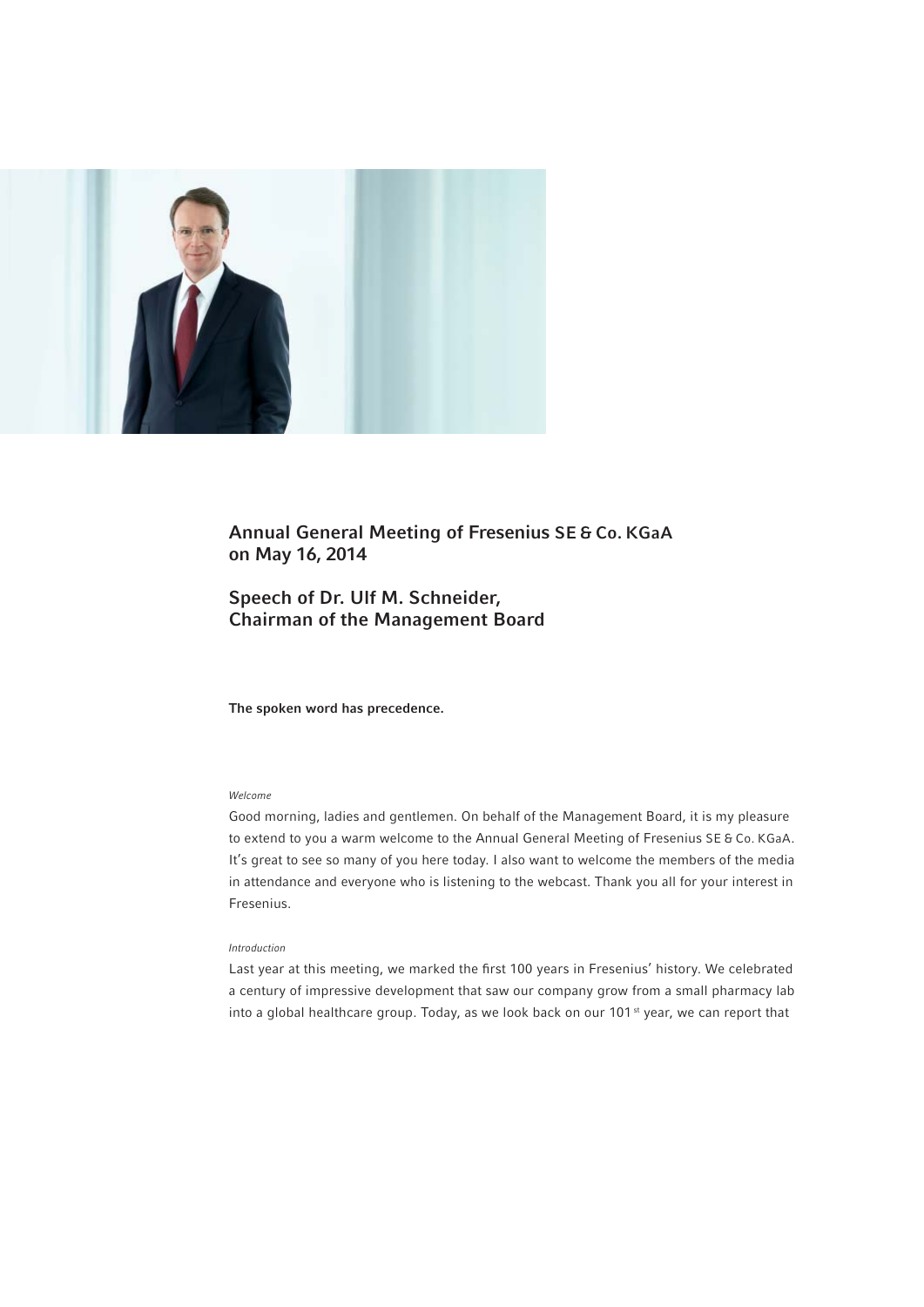Fresenius has continued to set new milestones. In 2013, we exceeded  $\epsilon$  20 billion in sales and €1 billion in net income for the first time. We are very proud of these figures, especially when you consider that, in 2008, our sales were about € 12 billion and net income was approximately  $€450$  million. In just five years, sales increased by two-thirds and net income more than doubled.

#### Acquisition of Rhön hospitals

2013 was a year of important strategic actions, highlighted by the acquisition of 40 hospitals from Rhön-Klinikum. This was a huge step for our Fresenius HELIOS business segment, as it will enable us to offer our innovative care model across Germany.

This landmark acquisition did not come easily for us. As you may remember from the discussion at last year's Annual General Meeting, we encountered stronger resistance than expected. At the time, to our great regret, our takeover attempt had failed and it seemed our concept of a comprehensive, integrated healthcare network across Germany could not be realized. But as I told you then, we had no intention of giving up. Fresenius would not have grown into what it is today if we were easily discouraged. We have the ambition required to turn good ideas into reality. Not at all costs, of course, because we are always financially prudent – but with persistence, creativity and the courage to seize opportunities. This made it all the more satisfying when we ultimately reached our goal, and sooner than some people expected.

## Closer to the patient

Why is this acquisition so important for Fresenius? Because it is more than just another big transaction. It is a big step forward in the long-term development strategy of our company: we are getting closer to the patient. For many years, Fresenius was purely a product supplier, making infusion solutions, salves and clinical nutrition. We then began producing filters and machines for dialysis, but we were still only a product supplier. We left it to others to put our products to use.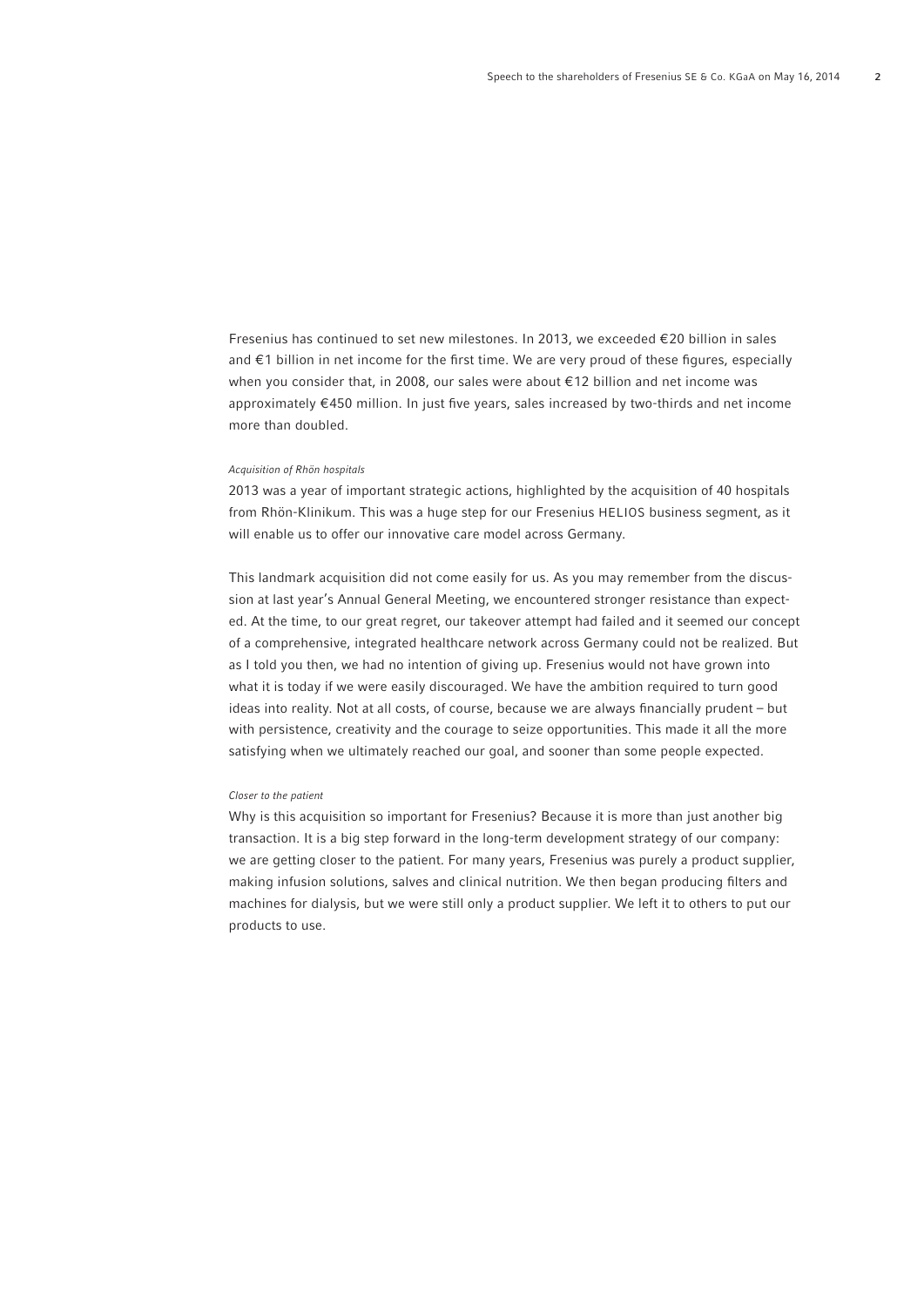We now believe that therapies are best delivered when we know the entire treatment chain and can offer services as well as products. If we are the ones who treat the patient, we can greatly improve the quality of that treatment. This is why Fresenius has been evolving into an integrated care company. The process began in the mid-1990s when we bought our first dialysis clinics. We also acquired VAMED, a specialist in the planning and development of hospitals. As Fresenius Medical Care rose to leadership in the world dialysis market, investors and customers began to view us as a company capable of offering both products and services. We advanced this strategy further when we acquired Wittgensteiner Kliniken in 2001 and began operating our own hospitals.

## Closer to the patient: Fresenius Helios

The acquisition of hospitals from Rhön-Klinikum was our next step, giving Fresenius Helios a nationwide presence across Germany. With most Germans now within an hour's drive of one of our hospitals, we are in a position to offer new, innovative care offerings. For example, we are well positioned to offer integrated care because we have rehabilitation centers and outpatient facilities that complement our hospitals all across the country. No one else is able to offer this. Once again, we are getting a little closer to the patient.

#### Closer to the patient: Fresenius Medical Care

Another example of our continuing development into an integrated care group is Fresenius Medical Care. In addition to producing dialysis machines and other equipment, Fresenius Medical Care also operates dialysis clinics. But that is not the whole story. People suffering from chronic kidney failure need more than just the actual dialysis treatment. Each patient's vascular access requires monitoring and care, receiving the proper medications is extremely important, and the fluid balance must be carefully regulated. The better integrated the treatment, the more it can be adjusted to the individual. Accordingly, Fresenius Medical Care is getting closer to the patient by providing increasingly holistic treatment. The company is expanding its offering of dialysis-related medical services, in a business area now called Care Coordination. Our ambitious goal is to raise its share of Fresenius Medical Care`s total sales to almost 20 percent in 2020 from just 3 percent today.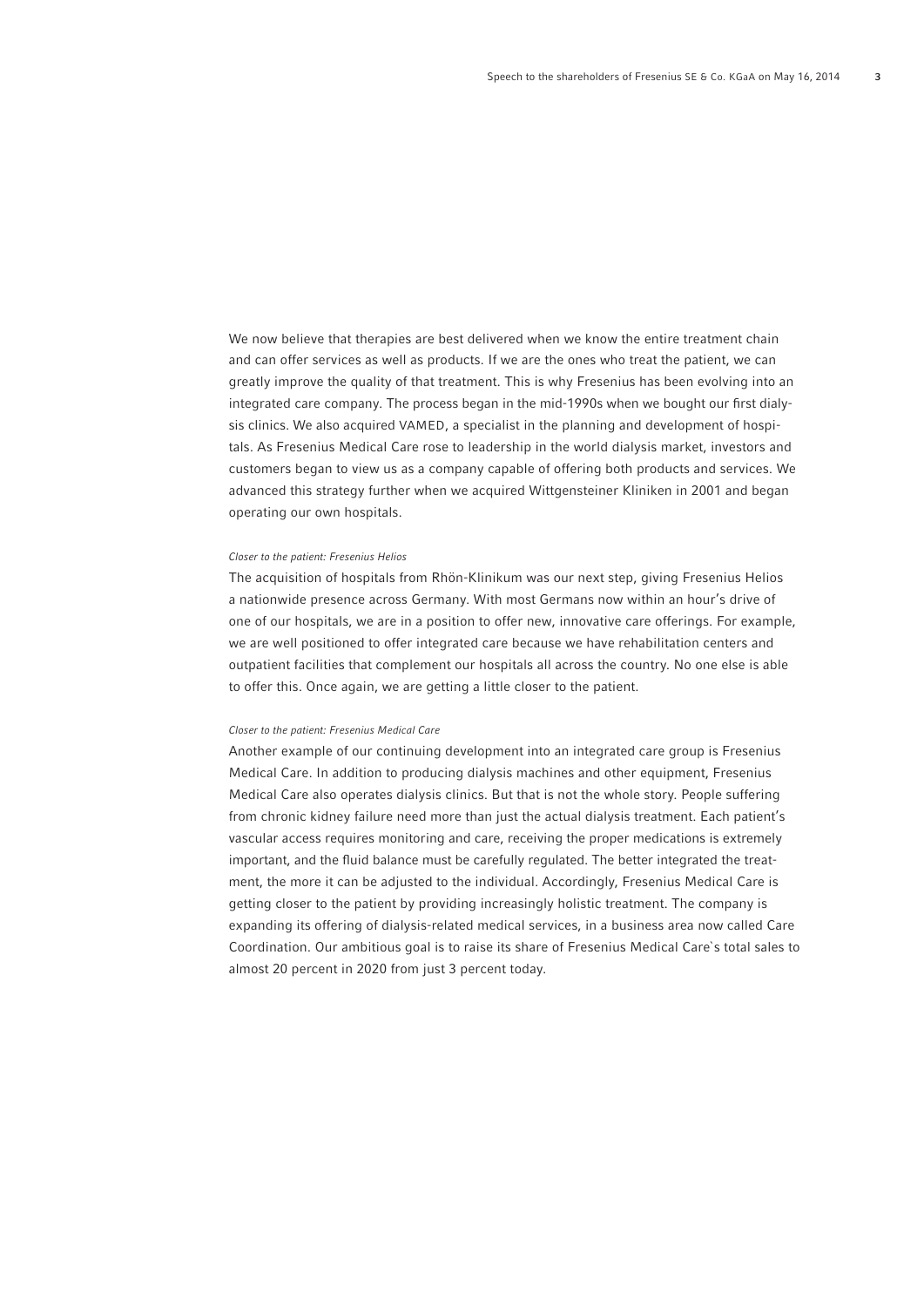# 2013 Group results

Let's take a look back now at 2013. As I said earlier, it was another very successful year for Fresenius, with record sales and earnings. In fact, this is the 10<sup>th</sup> consecutive Annual General Meeting where I have been able to say this. And I am confident you will hear us say it again in future!

Sales increased in 2013 by 8 percent in constant currency to € 20.3 billion, while earnings rose 14 percent to  $\epsilon$ 1.05 billion before special items. We achieved all our targets for the year. We even met our medium-term target a year early, as we had not expected to exceed €20 billion in sales and € 1 billion in earnings until 2014.

EBIT rose 1 percent to  $\epsilon$ 3.05 billion in constant currency last year – growing less than sales and net income. Why? One major reason is that Fresenius Medical Care's EBIT is fully included in Fresenius Group's EBIT. But only 31 percent of net income is, corresponding to our holding in Fresenius Medical Care. Earnings at Fresenius Medical Care declined slightly in 2013, which is fully reflected in our EBIT but had only a minor impact on our net income.

## 2013 results for the business segments

Despite our success in 2013, it was not an easy year. We faced major challenges in some key markets.

Fresenius Medical Care felt the impact of the U.S. budget impasse. This led to a 2 percent reduction in the reimbursement rate for dialysis treatments in Fresenius Medical Care's largest market. North America accounts for two-thirds of the company's sales.

Fresenius Kabi also encountered strong headwinds. A significant, one-time price cut was imposed in China, Fresenius Kabi's second-largest market. The European Union placed restrictions on the use of so-called HES solutions. In cases of significant blood loss, HES solutions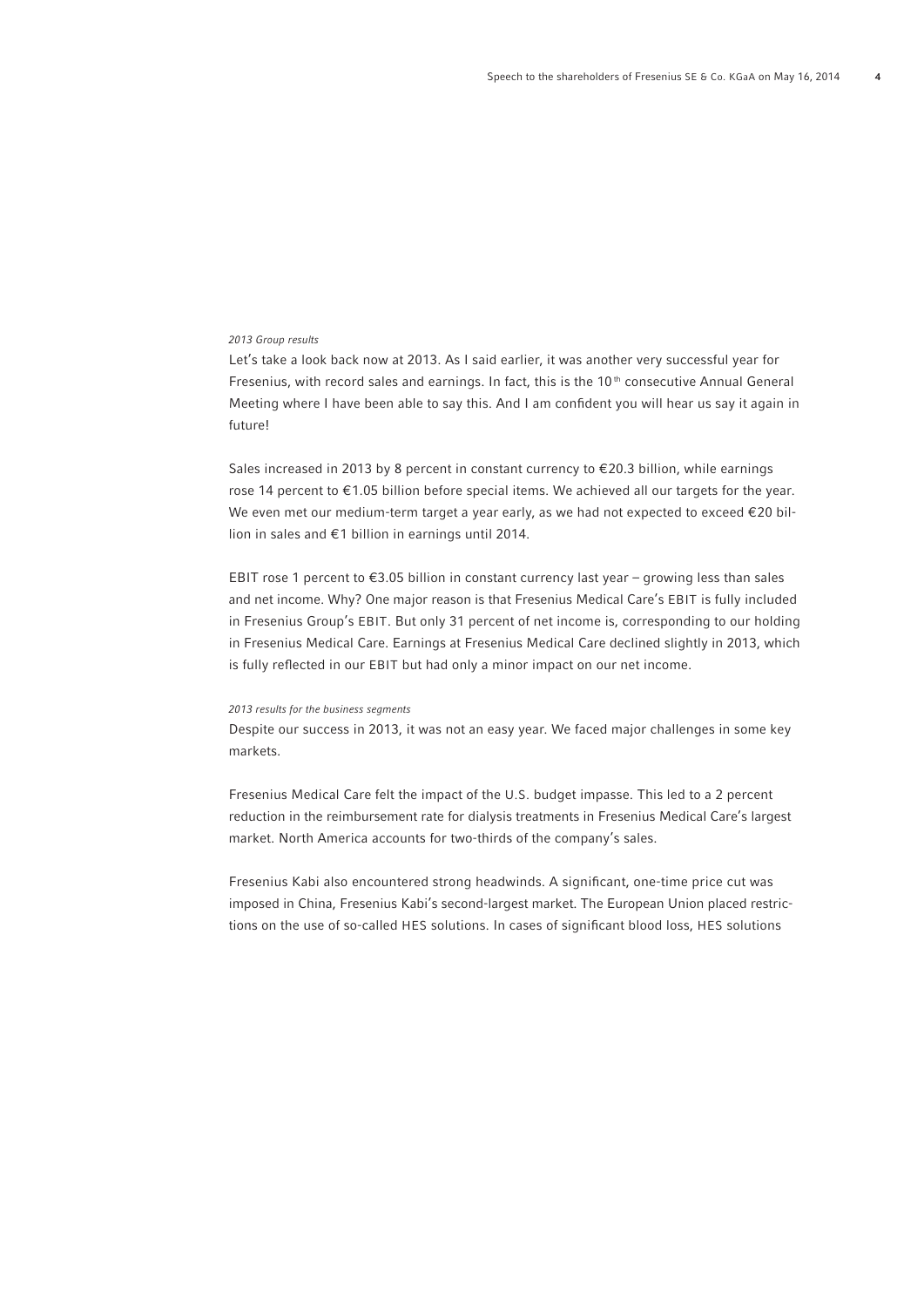can replace blood volume. And in the U.S. and India, the company had to absorb costs for plant remediations needed to meet FDA requirements.

Fresenius Helios and Fresenius Vamed continued to deliver excellent results last year.

All four business segments posted very strong sales growth in 2013: in the double digits at Fresenius Kabi and Fresenius Vamed and very solid growth at Fresenius Medical Care and Fresenius Helios. However, when looking at EBIT, differences become more apparent: EBIT declined slightly at Fresenius Medical Care and Fresenius Kabi, but rose 8 percent at Fresenius Vamed and surged 21 percent at Fresenius Helios. This was the eighth straight year of doubledigit EBIT growth at HELIOS.

This outstanding achievement was only possible through the tireless efforts of our employees, who now number more than 200,000. Their tremendous dedication is the basis of our success. On behalf of the entire Management Board, I want to offer them our sincere thanks and appreciation.

# Dividend

The good news does not end there. We are proposing to you our  $21^{st}$  consecutive increase in the dividend. With your approval, it will be raised 14 percent to € 1.25 per share, in line with the new dividend policy presented to you at the last Annual General Meeting. Last year we began increasing the dividend in line with the growth in earnings per share before special items. Previously, the dividend increased only half as fast.

## Share price

The success of our business is reflected in the development of our share price. Fresenius shares gained 28 percent last year, outperforming the DAX. This year, our share price has kept pace with the DAX.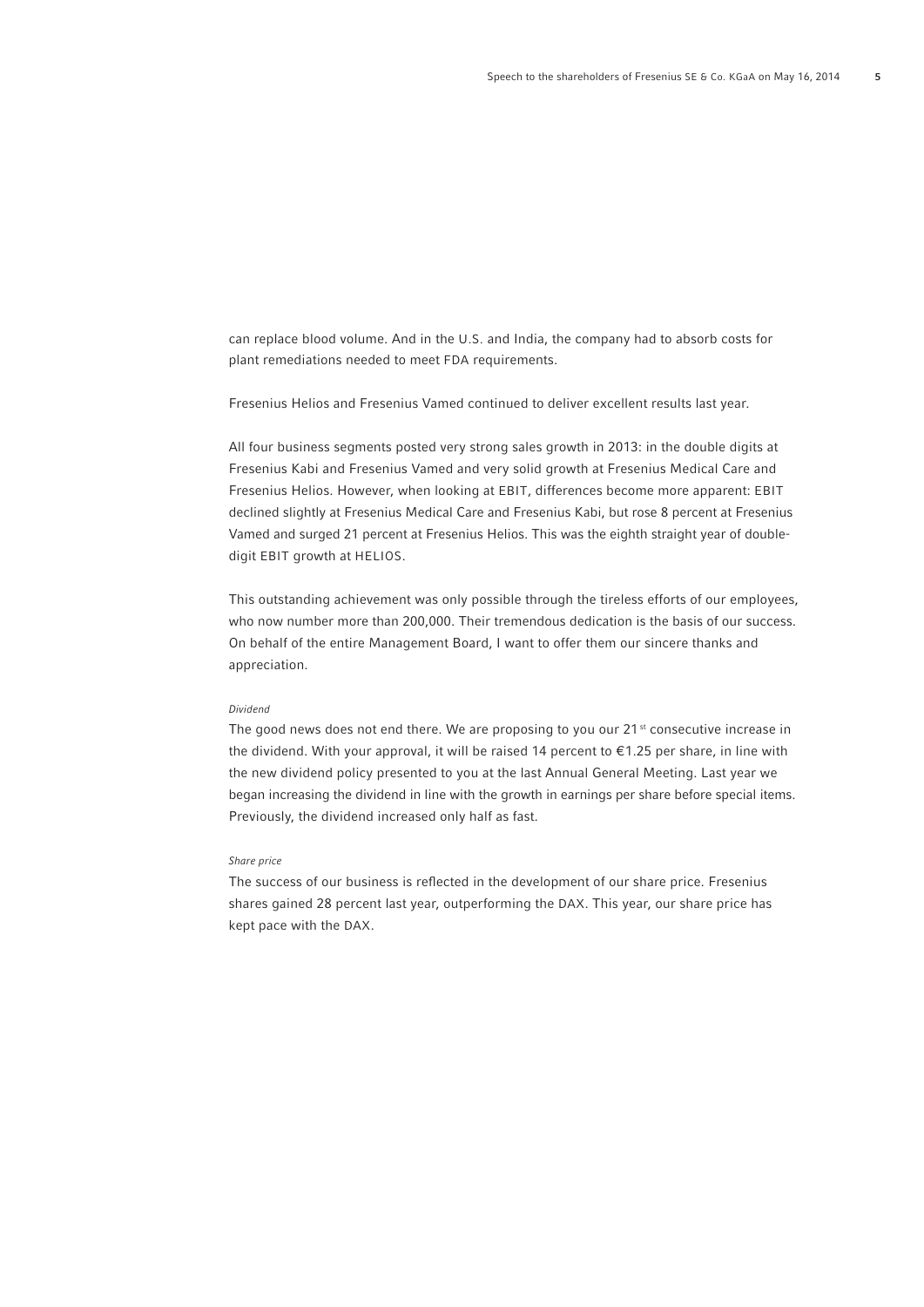Our shares clearly remain an excellent long-term investment. The total annual return, which includes share price increases and reinvested dividends, is proof. Over the 10 years ending last December, the average total annual return for DAX-listed stocks was a very respectable 9 percent. But over the same period, Fresenius shareholders enjoyed an almost 20 percent total annual return – twice as high as the DAX average.

#### Share split

While we are delighted that our share price has more than tripled in just the last five years, our share is now among the highest-priced on the DAX. We are therefore proposing today a three-for-one stock split. If you approve this motion, every shareholder will receive two additional Fresenius shares for each Fresenius share held. An additional payment will not be required, and the share price is expected to adjust to this split with no impact on the overall value for shareholders.

We are taking this step to promote trading activity in our shares. A lower share price will make Fresenius' stock more accessible to a broad group of investors. Many of you will recall that we split Fresenius shares for similar reasons in both 2001 and 2007.

#### First-quarter 2014 results

I would like to turn now to the current business year. As we expected, we had a moderate start to 2014. First-quarter sales increased 11 percent to €5.2 billion in constant currency, and net income rose 3 percent to  $E$ 228 million before special items. We fully confirm the 2014 guidance that we gave you in February.

#### 2014 outlook

Our goal for the year is to increase sales by 12 to 15 percent and net income by 2 to 5 percent before special items, both in constant currency.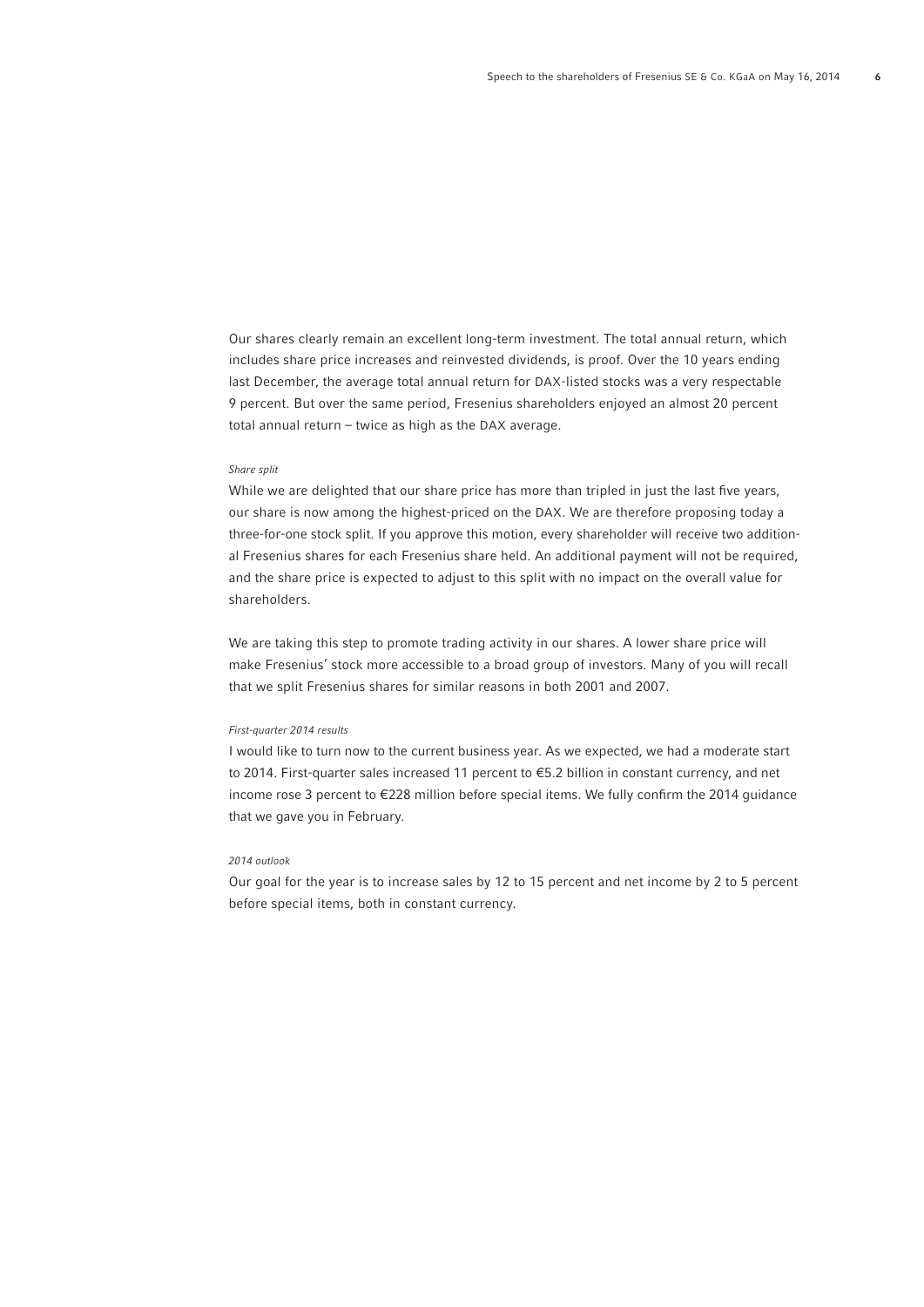I would like to give you a short overview of the areas for special focus in 2014:

Fresenius Medical Care has to cope with additional cuts in U.S. dialysis reimbursements. The company will, however, benefit from its ability to offer dialysis products as well as services. This provides Fresenius Medical Care with opportunities to reduce costs in order to counter lower reimbursement rates. Emerging markets also offer significant growth potential and Fresenius Medical Care plans further expansion in these markets. As mentioned earlier, the company is also increasing its activity in dialysis-related medical services known as Care Coordination.

At Fresenius Kabi, we expect supply constraints for drugs at competitors in the important U.S. market to ease. This will result in a normalization of the product supply. Fresenius Kabi will focus on introducing new products worldwide and drive the global rollout of its existing product portfolio. The company now offers only part of its product range in many markets. Asia and Latin America, in particular, offer outstanding growth potential.

Fresenius Helios will rapidly integrate the hospitals acquired from Rhön, while continuing to raise the already-high quality of care in its existing hospitals. The expanded hospital network will offer considerable advantages. A good example is the PlusCard program that HELIOS is offering in conjunction with the insurer Debeka. Employers will be able to offer this supplementary health insurance to their employees in Germany. Most employees already have basic coverage from public health funds, but with PlusCard they will enjoy the additional benefits that HELIOS hospitals reserve for privately insured patients.

Fresenius Vamed is moving forward with its proven strategy. The company supports healthcare facilities over their entire lifecycle, and has enormous experience in healthcare projects and services. This year, VAMED will prioritize expansion of its international business with a special focus on emerging markets.